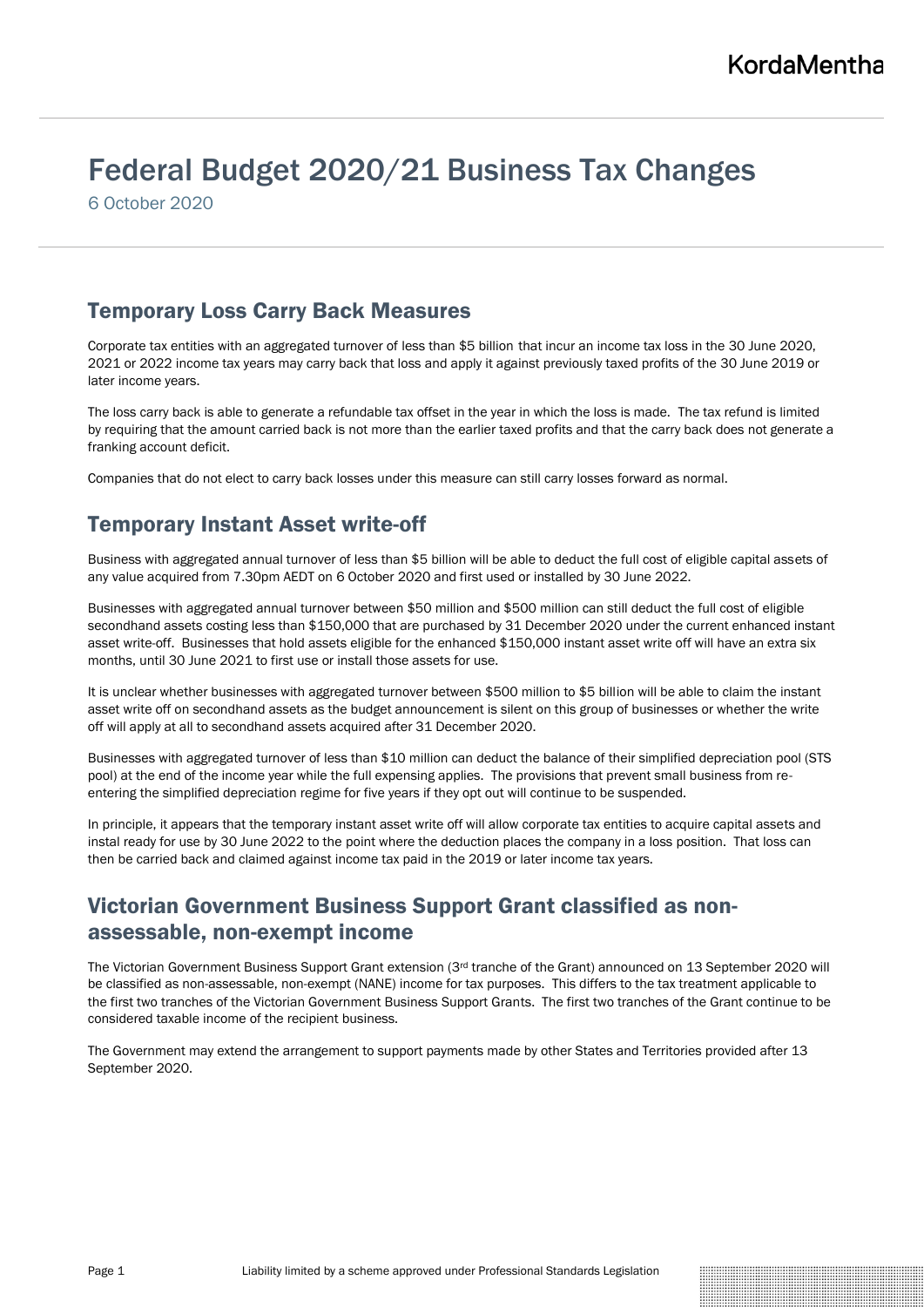### Expanding Access to Small Business Entity Tax Concessions to businesses with a turnover of between \$10m and less than \$50m

The following taxation concessions will now be available to business entities with a turnover of between \$10m and less than \$50m effective from the start dates noted in the table.

| <b>Tax Concession</b>                                                        | Description                                                                                                                                                                                                                                                                                                                                                                                                                                                                                             |
|------------------------------------------------------------------------------|---------------------------------------------------------------------------------------------------------------------------------------------------------------------------------------------------------------------------------------------------------------------------------------------------------------------------------------------------------------------------------------------------------------------------------------------------------------------------------------------------------|
| From 1 July 2020                                                             |                                                                                                                                                                                                                                                                                                                                                                                                                                                                                                         |
| Immediate deductions for start-<br>up costs and prepaid business<br>expenses | An immediate write-off is available for certain start-up capital expenses. We expect<br>those expenses to include the costs of creating a trust, incorporating a corporate<br>trustee or registering a business name.<br>An immediate tax deduction is available for prepaid business expenses if the eligible<br>service period is 12 months or less.                                                                                                                                                  |
| Lower corporate tax rate                                                     | Currently 26% provided 20% or more of the turnover is from non-passive income or<br>from capital gains.                                                                                                                                                                                                                                                                                                                                                                                                 |
| From 1 April 2021                                                            |                                                                                                                                                                                                                                                                                                                                                                                                                                                                                                         |
| <b>FBT Exemptions</b>                                                        | The Car Parking fringe benefits exemption applied to car parking provided to<br>employees. The current FBT Exemption does not apply to commercial car parking<br>station fees. The budget announcement is silent on whether the exemption will be<br>limited to the current FBT exemption or whether it will be extended to commercial car<br>parking stations fees as well.<br>Multiple work-related portable devices per year such as phones, laptops provided to<br>employees are considered exempt. |
| From 1 July 2021                                                             |                                                                                                                                                                                                                                                                                                                                                                                                                                                                                                         |
| PAYG instalments based<br>on GDP-adjusted notional<br>tax                    | PAYG instalments are based on GDP-adjusted notional tax, which removes the risk of<br>incurring penalties from under-estimating or over-estimating PAYG instalments                                                                                                                                                                                                                                                                                                                                     |
| Two-year amendment period                                                    | The time limit for reviewing an assessment is two years excluding entities that have<br>significant international tax dealings or with particularly complex tax affairs which was<br>not defined in budget announcement.                                                                                                                                                                                                                                                                                |
| Simplified Trading stock rules                                               | Choice not to do an end of year stocktake if the value of stock changes by less than<br>\$5,000.                                                                                                                                                                                                                                                                                                                                                                                                        |
| duty                                                                         | Excise duty and excise-equivalent Settle Excise and Excise-equivalent duty monthly on eligible goods.                                                                                                                                                                                                                                                                                                                                                                                                   |
| <b>GST Simplified Accounting</b><br>Method                                   | The Commissioner can determine simplified GST accounting methods where there is a<br>mixed supply of GST Free or input tax and GST taxable supplies. Currently there is only<br>one industry that has GST Simplified Accounting methods being Retailers who sell<br>Food.                                                                                                                                                                                                                               |

## Fringe Benefits Tax Changes applicable to all taxpayers

#### Exemption for retraining, reskilling to redeploy employees to a different role in the business

From 2 October 2020, employer provided retraining and reskilling for employees who are redeployed to a different role in the business will be exempt from FBT. The training costs do not have to be connected with the employee's current role.

The exemption will not extend to retraining acquired by way of salary packaging arrangement or retraining provided through Commonwealth supported places at universities.

#### Reducing the compliance burden of record keeping

The Government will provide the Commissioner of Taxation the power to allow employers to rely on existing corporate records, rather than employee declarations and other prescribed records to finalise their Fringe Benefits Tax returns. The measure will have effect from the start of the FBT year, 1 April after the legislation has received Royal Assent.